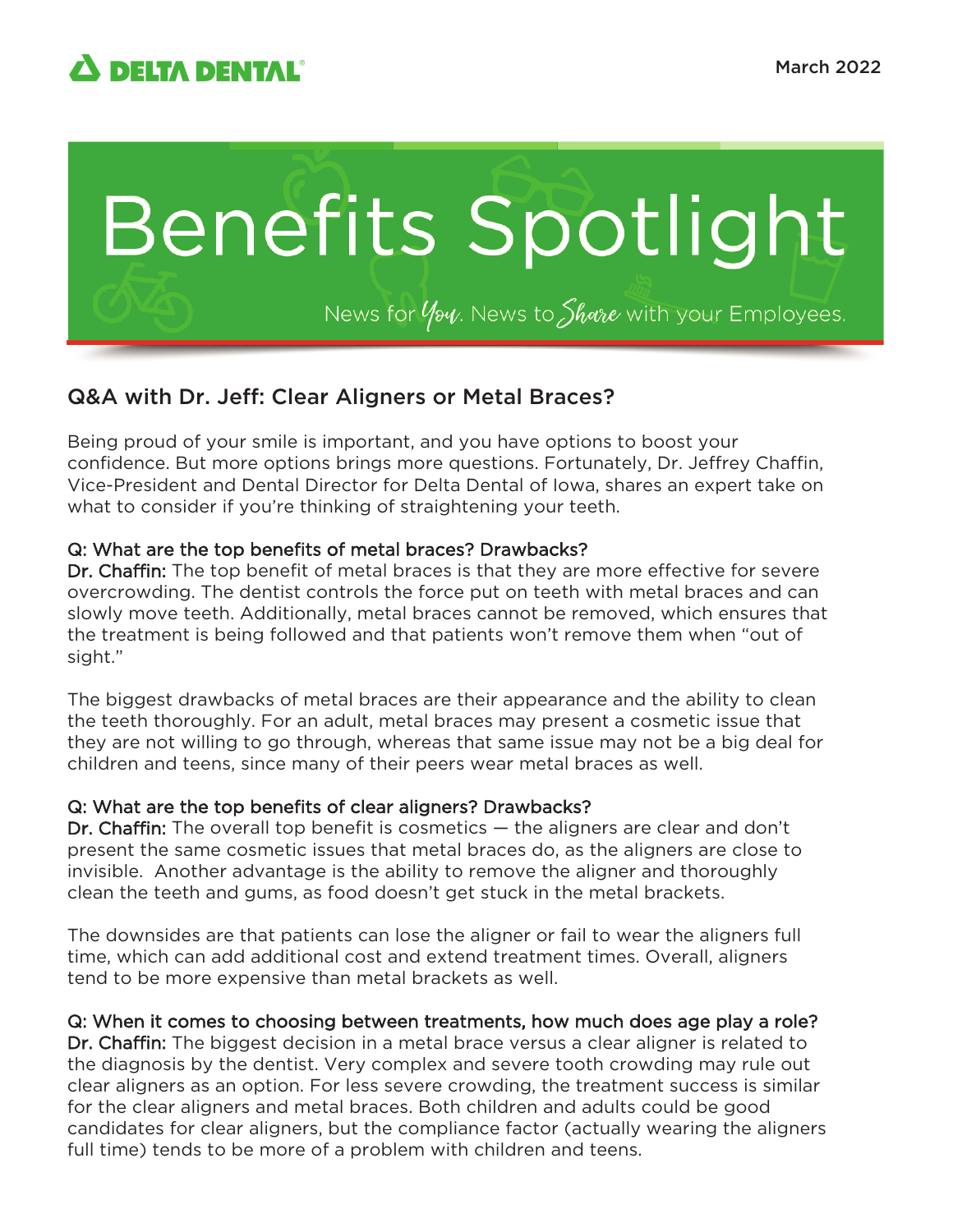### Q: Does my Delta Dental of Iowa insurance cover both clear aligners and metal braces?

Dr. Chaffin: For those with Delta Dental of Iowa insurance that covers orthodontics (braces), both clear aligners and metal braces are covered. It's important to note that benefits only cover orthodontics provided by a licensed dentist. If you have any coverage questions, just give Delta Dental of Iowa's Customer Service a call or reach out online.

#### Q: Are some patients not good candidates for clear aligners or metal braces?

Dr. Chaffin: Anyone can wear metal braces, but two groups of people aren't good candidates for the clear aligners. The first group are those with severe tooth crowding, and the second group are those who struggle following a treatment plan, as you have flexibility to remove the aligners but need to wear them all day.

#### Q: Overall, do clear aligners straighten teeth as well as metal braces?

Dr. Chaffin: For routine orthodontic cases (that is, there is no severe tooth crowding), there is no difference in the outcome between the two methods.

#### Q: Is there anything else about weighing clear aligners versus metal braces that patients should understand before selecting a treatment?

Dr. Chaffin: I think you have to look at cost first — are clear aligners worth the additional money? Secondly, following the treatment plan is a huge issue since clear aligners are removable. If you are diligent and will wear the clear aligner full time, then the treatment can be successful. However, if there is a chance that you won't wear the clear aligner as much as you should, you may want to consider traditional metal braces to give you the best chance for success.

# Marijuana and Oral Health

Marijuana goes by many names and draws as many opinions. To some, it's a natural healing alternative to mainstream medication, but others view it as a criminal substance worthy of jail time. Here in Iowa, medical marijuana is legal to registered patients, but it's recreational use is illegal.<sup>1</sup>

As more states adopt policies that legalize marijuana, more adults are using it. In fact, a recent study showed that nearly half of adults — 49% — have tried marijuana, which is the highest rate on record.<sup>2</sup>

Marijuana is becoming more mainstream, so it's important to understand how it affects your body. Many people associate marijuana with smoking, but it can also be applied topically (as a body cream, for example) or consumed in food and beverage.

Some of the potential benefits of marijuana include easing stress and anxiety, reducing migraine symptoms and inflammation, improving sleep and even relieving chronic pain and chemotherapy side effects. People with epilepsy have also reported that marijuana helps them manage their condition.

But when it comes to your oral health, it's a different story.